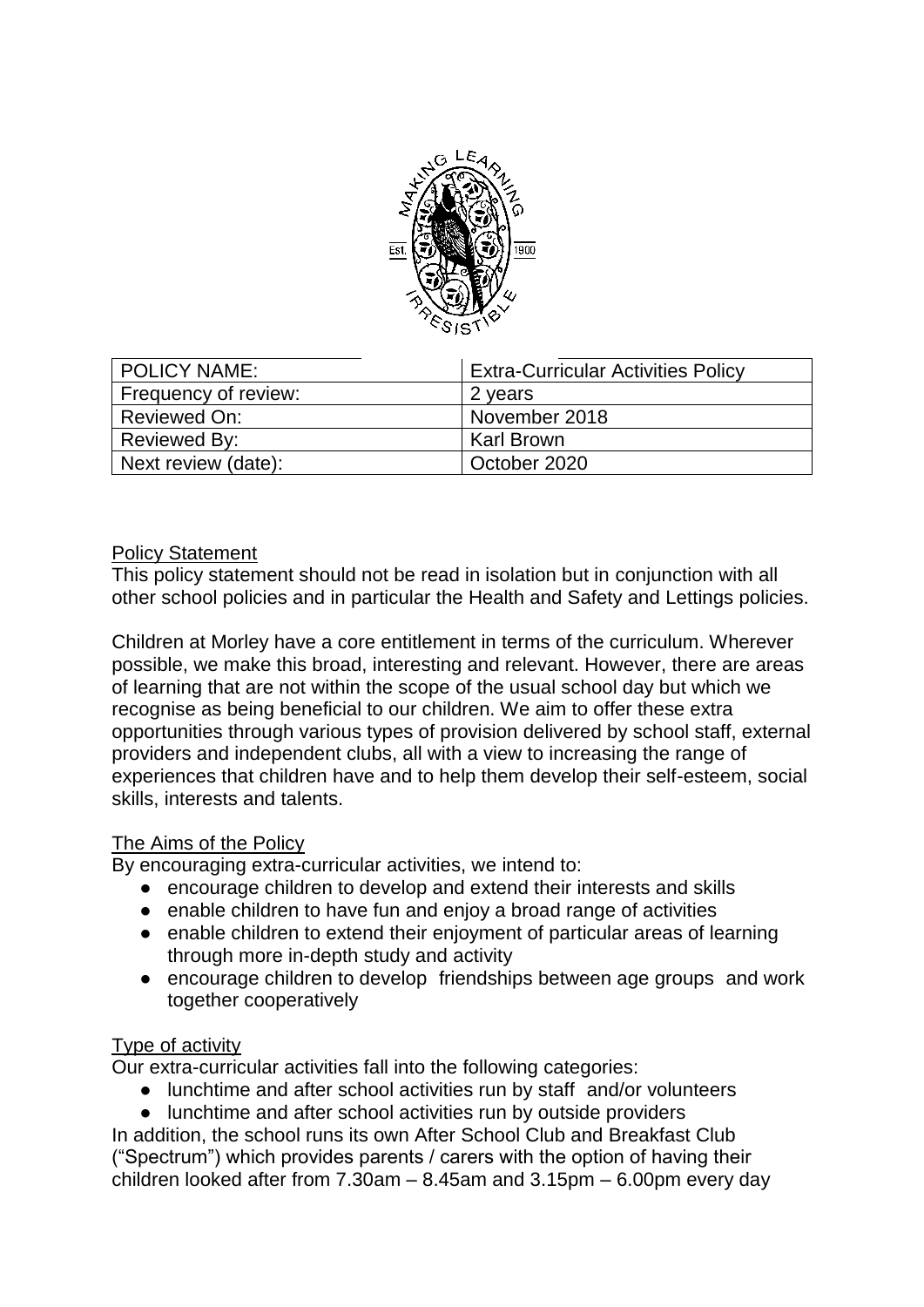before and after school. Spectrum has its own separate policies and procedures.

Children are updated during assemblies on the clubs that are available. An upto-date list of current clubs is also available from the school office and on the noticeboard outside main reception.

The Headteacher or a member of school staff will be available on the school site for the duration of the club in case of emergency.

The cost of clubs run by school staff is kept to a minimum eg. only charging for the cost of consumable items, such as the cost of ingredients for cookery club. Outside providers operate their own charging policies.

#### Procedural and Safety Guidelines

All extra-curricular clubs and activities must adhere to the following procedural and safety guidelines:

- 1. Anyone intending to begin a new club must consult the Headteacher or Business and Community Development Manager for approval. Most activities will start straight after the end of the school day at 3.15pm unless age specific groups are running at different times. If this is the case, parents / carers should be informed so that they can make appropriate plans for having their children looked after until the activity begins, either at home or at Spectrum. Children should not be left on the school site unsupervised at any time.
- 2. Once approval is granted, all external providers will be asked to complete and sign the "Application to Hire Premises" form, available from the Business and Community Development Manager, and this will confirm that they have read the terms of the Lettings Policy.
- 3. External providers/volunteers must provide the school office with a clear, recent (ideally less than 12 months old) DBS check before they are allowed to operate on the premises. The form will be checked by the office staff and the DBS number entered in the single central register. The school will carry out its own DBS check if the last check is not deemed to be recent enough. The Application to Hire Premises form, which all tenants of the school must sign, also contains an undertaking that the tenant will ensure that all other people who may work with children during the letting must also hold an up to date clear DBS check.
- 4. External providers will also provide the Business and Community Manager with a copy of an up to date Public Liability Insurance certificate and a copy of their child protection policy (if applicable).
- 5. External providers must sign in at main reception and pick up the club fob lanyard. The lanyard should be returned to the school office when the provider signs out after the club has finished.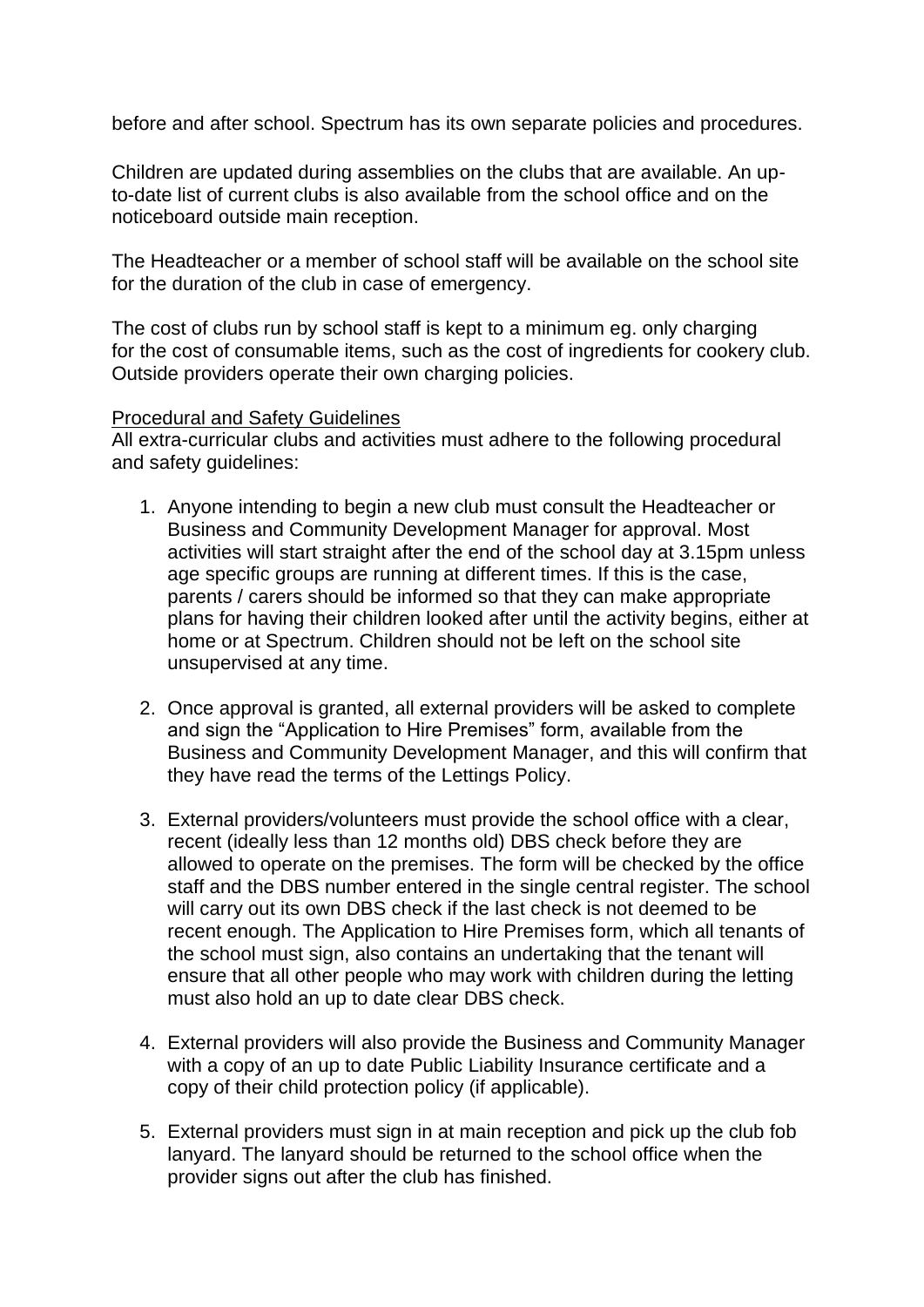- 6. All clubs must keep a register of children attending each session (including any relevant medical information) and a copy should be left at the school office when signing out at the end of each session; copies of the standard form school club register are available from the Business and Community Development Manager. Parents/carers must be asked to sign a form giving permission for each child to attend a club and must indicate whether their child will be picked up at the end of the club, can walk home alone or needs to be accompanied to Spectrum.
- 7. First Aid: all outside providers are expected to be First Aid trained and to have available their own First Aid kit to deal with minor injuries. As all external providers have contact lists for parents of children attending their clubs, they are responsible for contacting parents in an emergency and informing the office of the details of the details of that parental contact.
- 8. Any pupil who persistently misbehaves or disrupts a club will be removed from the register and parents/carers will be informed.
- 9. If a child, for any reason, cannot attend a club, it is expected that they, or their parents, out of courtesy, will inform the club leader.
- 10.Where possible, parents/carers will be given 24 hours' notice of cancellation of any club / activity. If 24 hours' notice of cancellation of a club is not possible, parents/carers will be contacted by telephone. If they cannot be contacted by telephone, children will be properly supervised at school until the usual end time for the club.
- 11.No child should be taken off-site unless the usual off-site procedures have been followed.
- 12. If a member of staff intends to use adult volunteers to help run a club, they should ensure that they have been DBS checked by the school office and are provided with a copy of "Keeping Children Safe in Education" (a guide provided by the Local Authority, copies of which are kept in the school office).
- 13.Unless otherwise arranged with the provider, except for children in Reception, pupils are responsible for getting themselves to lunchtime and after school clubs and remembering when they are held.

## Equal Opportunities

- All clubs are advertised to all children. Where barriers to children participating exist, we try to overcome these by:
- running lunchtime clubs for those children who have difficulties staying after school,